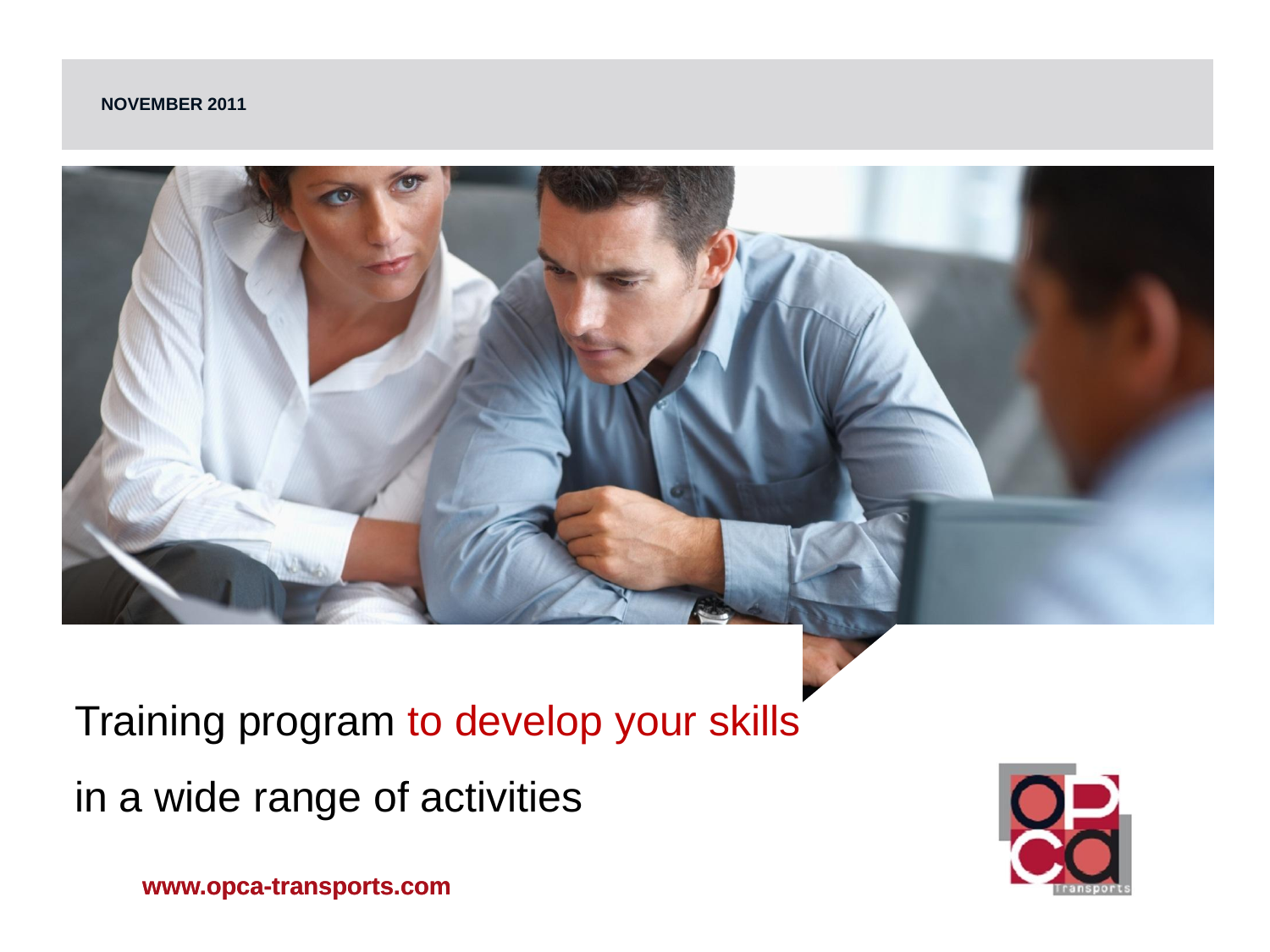### The constant training in **France**

• Companies have to contribute financially for the training of their employees.

• They give a certain percentage of their wage bill depending on the size the company, to an organism called "OPCA".

• An "OPCA" is an association managed both by employees and employers' trade unions. Each company has to contribute financially for other companies within the same sector.

• As a consequence of the French law in 2009 about "training" during all the employees' life", the number of OPCAs will decrease.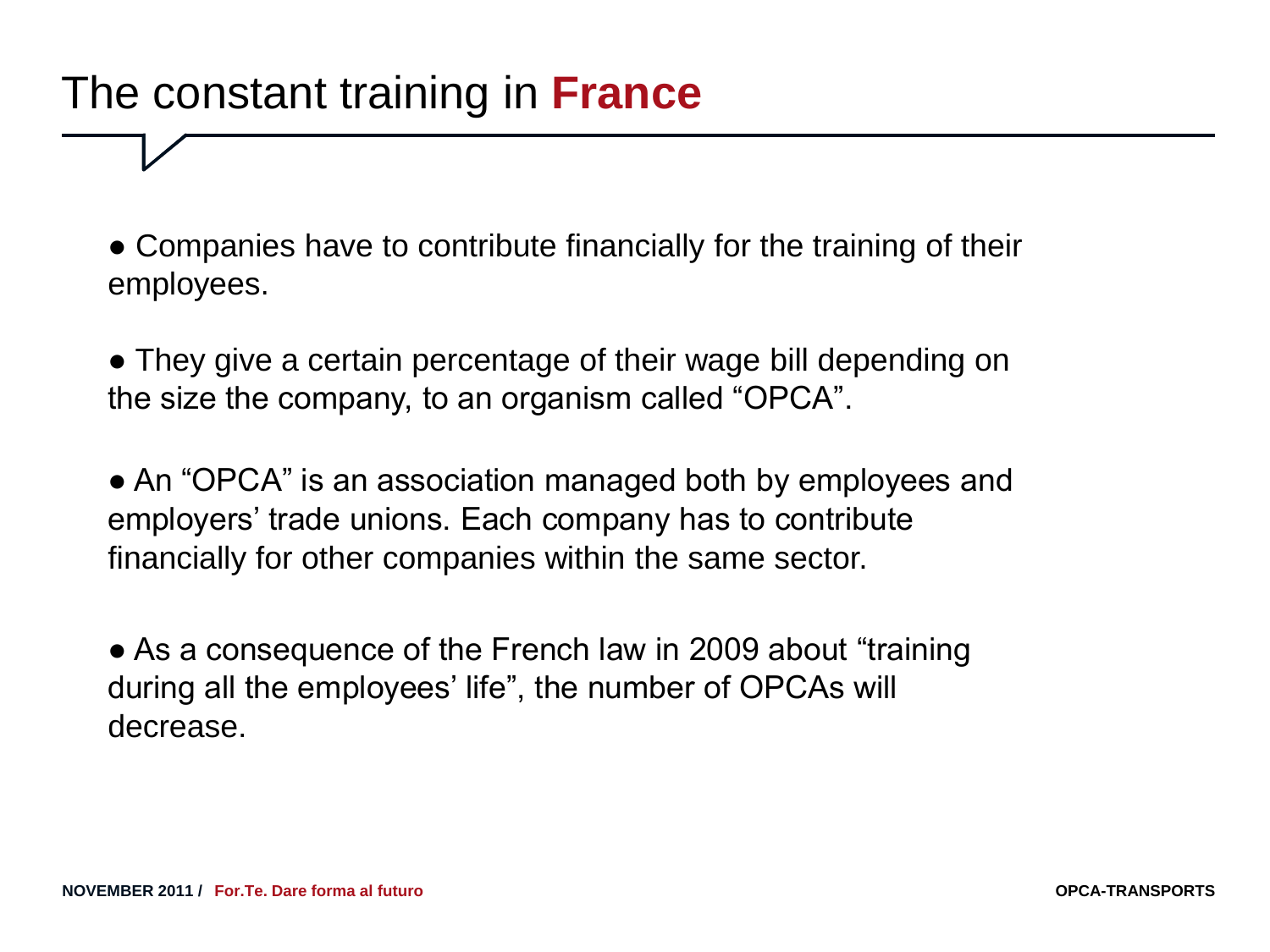## The branches of **OPCA-TRANSPORTS**



















**NOVEMBER 2011 / For.Te. Dare forma al futuro**

**OPCA-TRANSPORTS**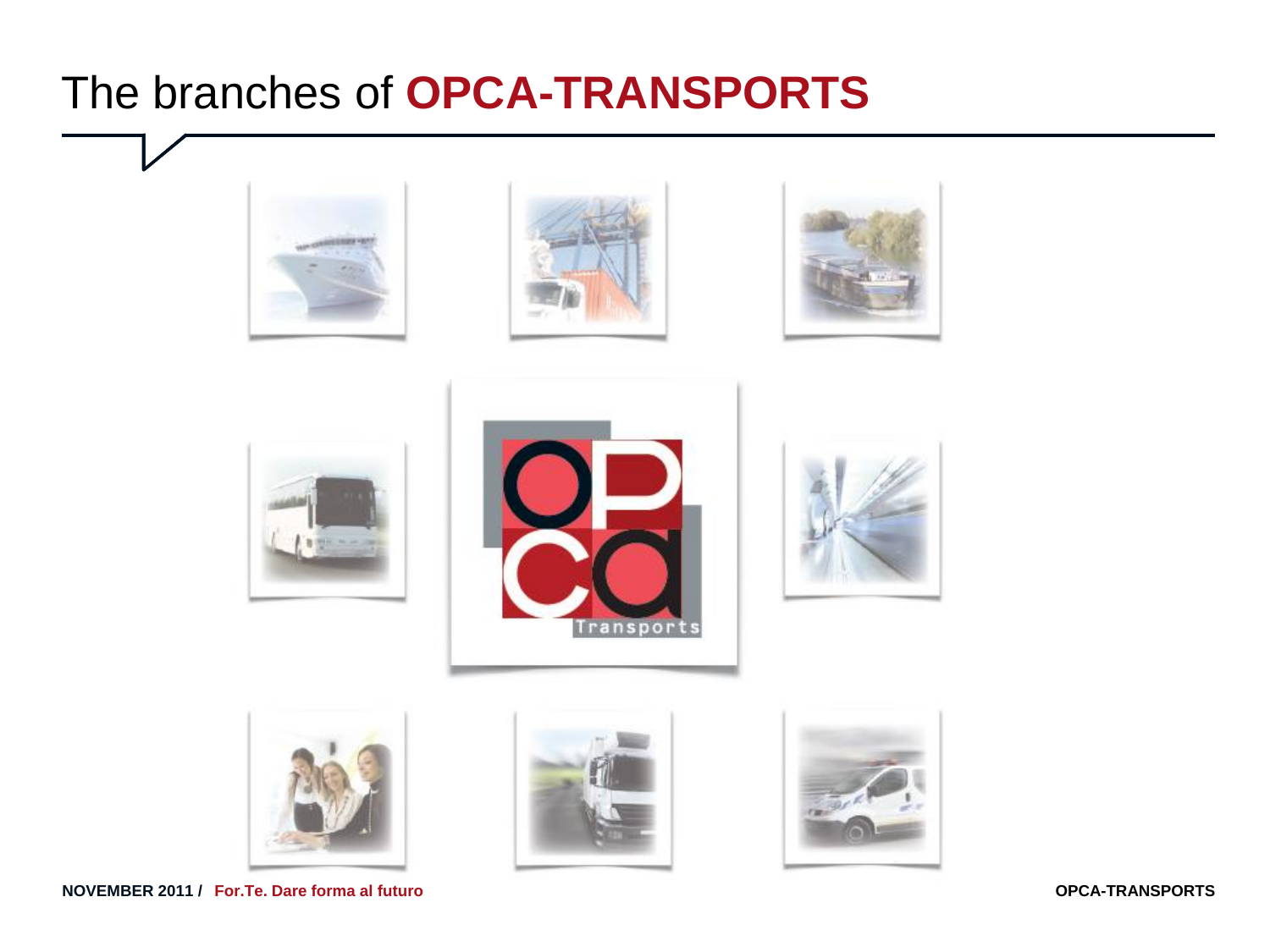# Our **company**

| Our<br>history      | Since its creation in 1994, OPCA-TRANSPORTS association has been<br>involved in improving the quality of training in the transportation and<br>logistics business sector. We finance programs in order to meet and<br>achieve the requirements of managers, as well for the employees. |                                            |  |                                               |
|---------------------|----------------------------------------------------------------------------------------------------------------------------------------------------------------------------------------------------------------------------------------------------------------------------------------|--------------------------------------------|--|-----------------------------------------------|
| Our<br>organization | A.d'ALNONCOURT, Director<br>Different departments (for exemple : Innovation & Development)                                                                                                                                                                                             |                                            |  |                                               |
| Key<br>information  |                                                                                                                                                                                                                                                                                        | More than<br>32 000 companies              |  | More than 146 000<br><b>Trained employees</b> |
|                     |                                                                                                                                                                                                                                                                                        | 176,9 millions €<br><b>Collected funds</b> |  | 7 140 000<br><b>Training hours</b>            |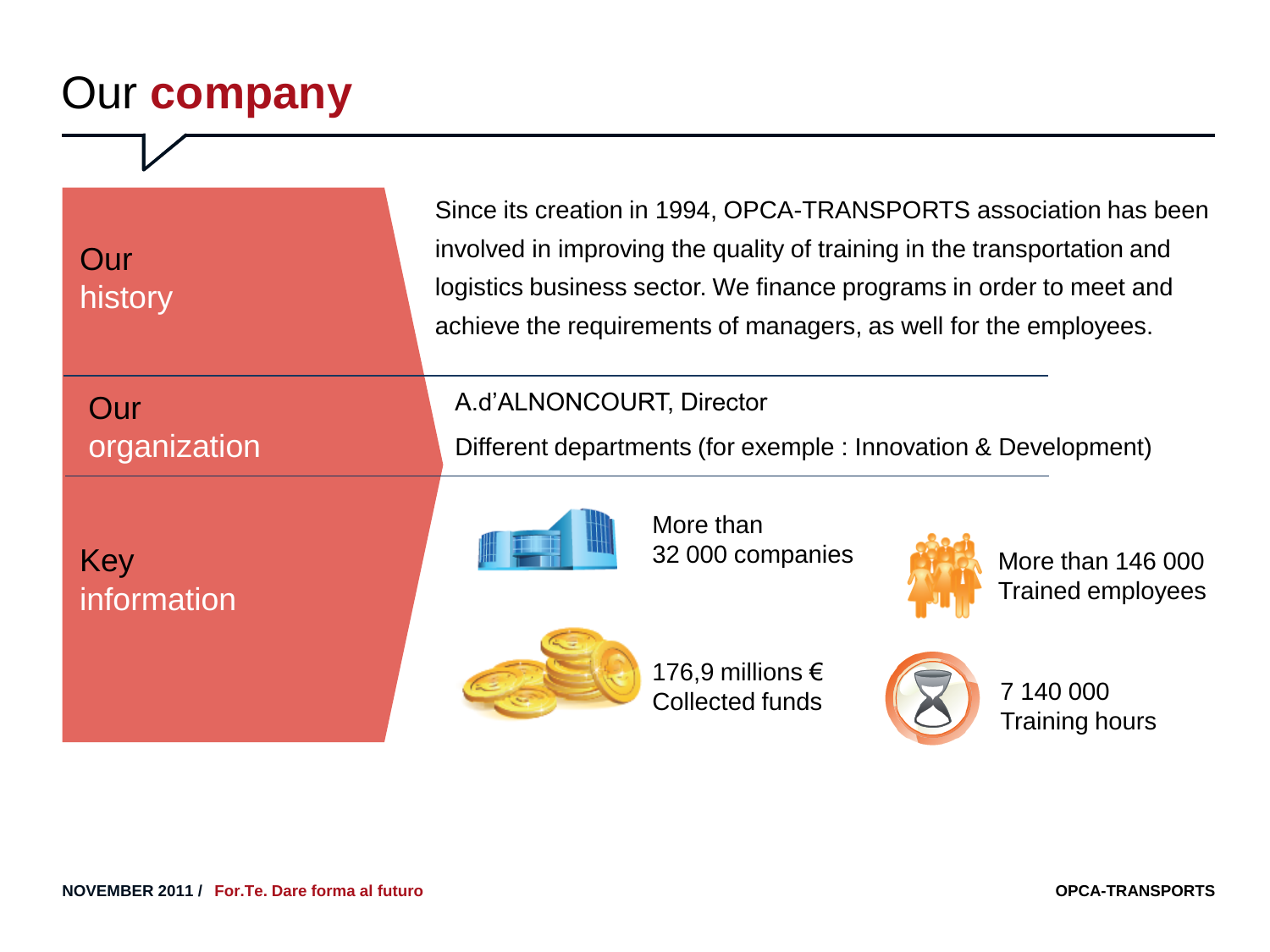## Our **commitments**

• Adapted training possibilities in various companies of the transport business sector.

• A wide range of financed training programs.

• A close relationship with the companies with in mind the objective to facilitate the business translations.